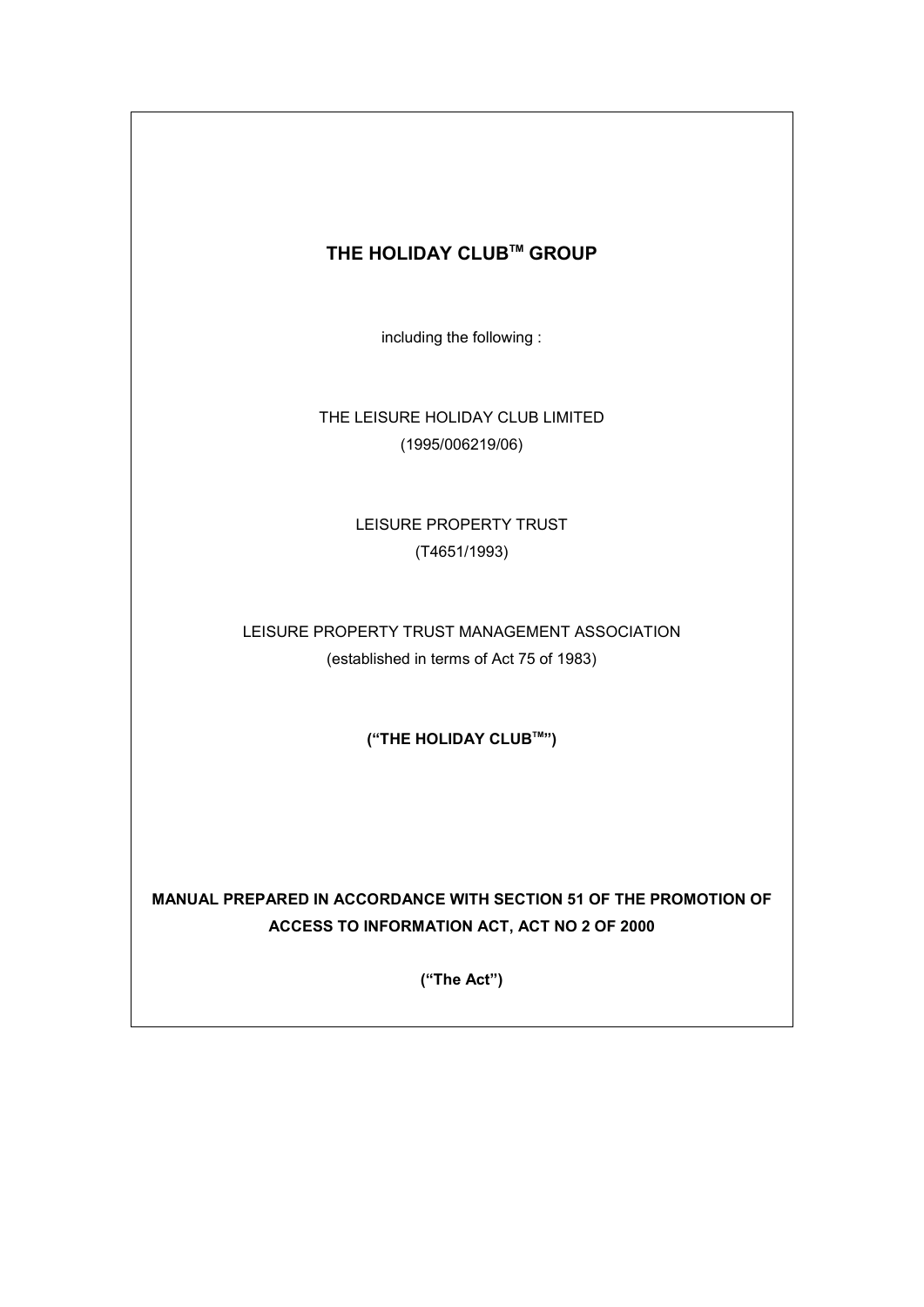### **1 INTRODUCTION**

This manual has been prepared to assist persons requesting information and provides procedures to be followed to gain access to information and documentation as provided for in the Act.

The Holiday Club™ Group comprises the bodies operating as the property timesharing scheme known as The Holiday Club™.

### **2 CONTACT DETAILS**

| Name of body:      | The Leisure Holiday Club Limited              |  |
|--------------------|-----------------------------------------------|--|
|                    | Leisure Property Trust                        |  |
|                    | Leisure Property Trust Management Association |  |
| Designated person: | Sandy Kathrayan-Moodley                       |  |
| Postal Address:    | Private Bag 702, Port Shepstone, 4240, KZN    |  |
| Street Address:    | 3 Daly Street, Port Shepstone, KZN            |  |
| Telephone:         | $(039)$ 688 5085                              |  |
| Telefax :          | $(039)$ 688 5176                              |  |
| $E$ mail :         | sandyk@beekmangroup.com                       |  |
| Website:           | www.theholidayclub.com                        |  |

# **3 GUIDE IN TERMS OF SECTION 10 OF THE ACT**

In terms Section 10 of the Act, the South African Human Rights Commission shall prepare a guide containing such information as is required in terms of the Act. This guide will be available before the end of August 2003.

The South African Human Rights Commission may be contacted at :

| Postal Address : | Private Bag 2700, Houghton, 2700 |
|------------------|----------------------------------|
| Telephone :      | $(011)$ 484 8300                 |
| Telefax :        | $(011)$ 484 0582                 |
| Website :        | www.sahrc.org.za                 |

### **4 INFORMATION AVAILABLE IN ACCORDANCE WITH OTHER LEGISLATION**

The Holiday Club keeps information required by the following legislation. This list is not necessarily exhaustive.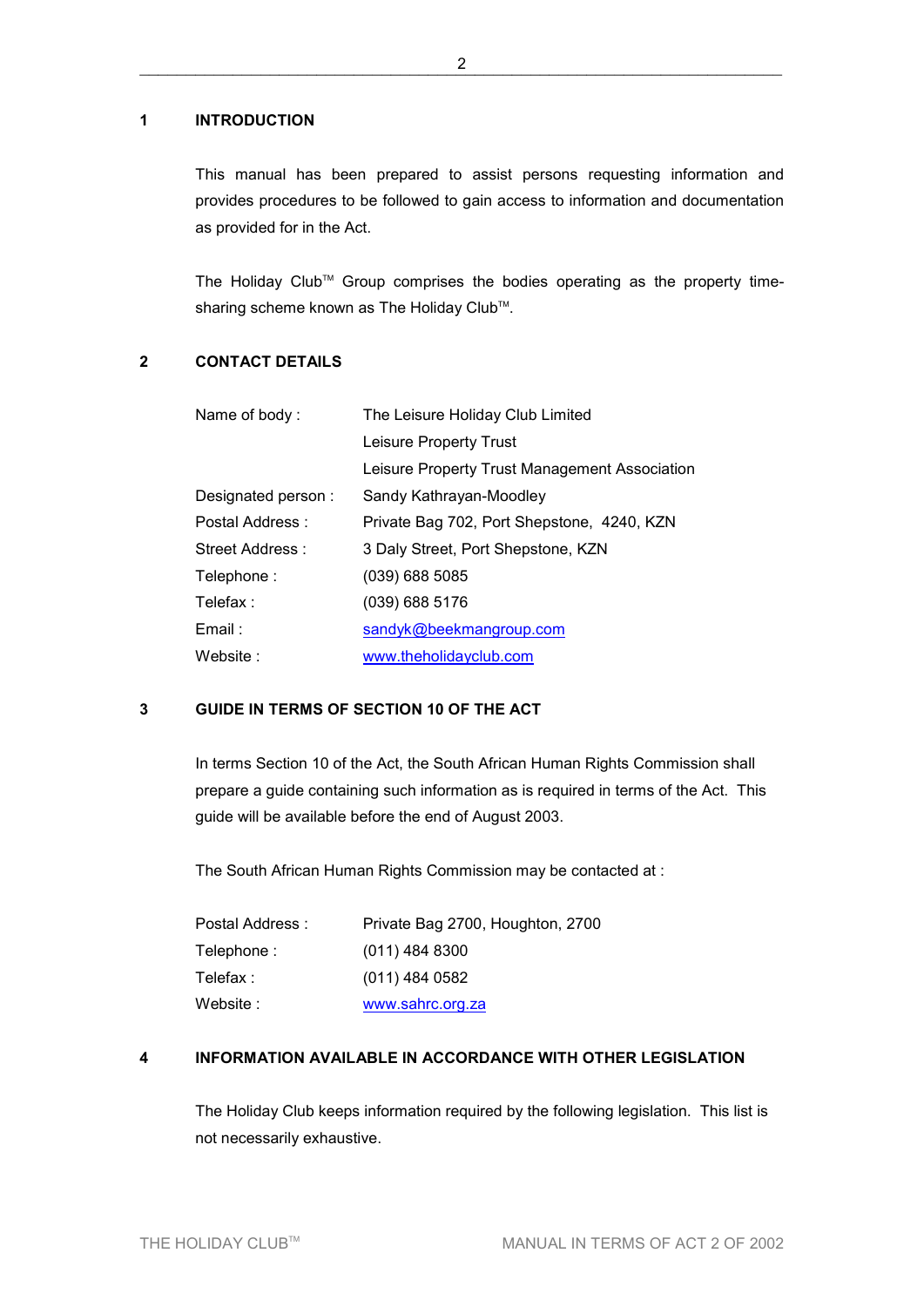- Companies Act, Act No 61 of 1973
- Income Tax Act, Act No 58 of 1962
- Value-Added Tax Act, No 89 of 1991
- Property Time-Sharing Control Act, No 75 of 1983
- Sectional Titles Act, No 95 of 1986
- Share Blocks Control Act, No 59 of 1980
- Trust Property Control Act, No 57 1988

## **5 INFORMATION HELD BY THE HOLIDAY CLUB IN TERMS OF THE ACT**

The Holiday Club holds the following categories of information and documentation:

- Promotional materials
- Resort and accommodation details and information
- Member and shareholder details and information
- Member transaction records
- Financial records
- Scheme documents
- Scheme and commercial contracts

Information and documents relating to the above may be accessed in terms of the Act. Information and documentation is classified in Table 1 and may or may not disclosed accordingly.

#### **Table 1**

| <b>Classification</b> | Description of document / information                                                             | <b>Disclosure</b>    |
|-----------------------|---------------------------------------------------------------------------------------------------|----------------------|
| 1                     | Public access document (eg statutory documents)                                                   | May be disclosed     |
| 2                     | Subject to copyright (eg brands and logos)                                                        | May be disclosed     |
| 3                     | Member access document (eg contract conditions<br>and rules)                                      | Limited disclosure   |
| 4                     | Personal information of person requesting (eg<br>accounts or staff information)                   | Limited disclosure   |
| 5                     | Sub judice, pending court proceedings                                                             | May not be disclosed |
| 6                     | Unreasonable disclosure of personal information<br>of individual or group (eg salary information) | May not be disclosed |
| 7                     | Likely to harm the commercial interests of a third<br>person (eg systems and procedures)          | May not be disclosed |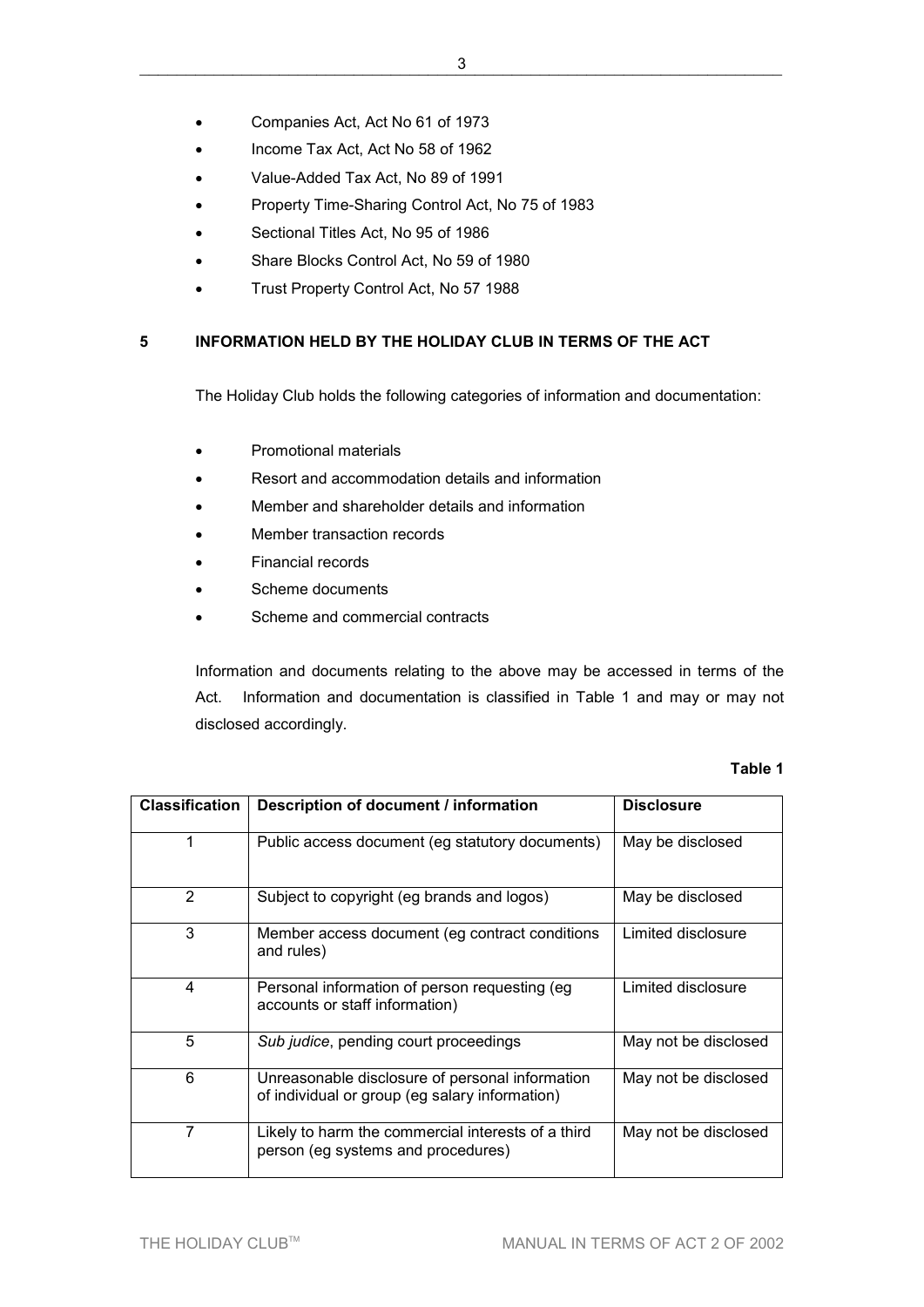| 8                 | Likely to harm the holder or third parties in<br>negotiations (eg offered prices)                                       | May not be disclosed |
|-------------------|-------------------------------------------------------------------------------------------------------------------------|----------------------|
| 9                 | Would amount to a breach of confidence in<br>contract with a third person                                               | May not be disclosed |
| 10                | Likely to compromise the safety of individuals or<br>protection of property                                             | May not be disclosed |
| 11                | Legally privileged documents                                                                                            | May not be disclosed |
| $12 \overline{ }$ | Commercial information of holder (eg costing<br>structure, and referrals)                                               | May not be disclosed |
| 13                | Likely to prejudice research and development<br>information of holder or third party (eg marketing<br>research results) | May not be disclosed |

## **6 PROCEDURE TO ACCESS INFORMATION**

A person requesting access to information should do so by:

- 6.1 submitting the prescribed form to the designated person;
- 6.2 providing sufficient details of the information requested to enable The Holiday Club to identify:
	- the record requested;
	- the name and details of the person requesting;
	- the manner in which the information is to be made available.
- 6.3 paying the prescribed fee.

The prescribed forms and details of the prescribed fees are available from the South African Human Rights Commission on request.

# **7 OTHER INFORMATION PRESCRIBED BY THE ACT**

The Minister has to date not prescribed access to any other information.

### **1 November 2011**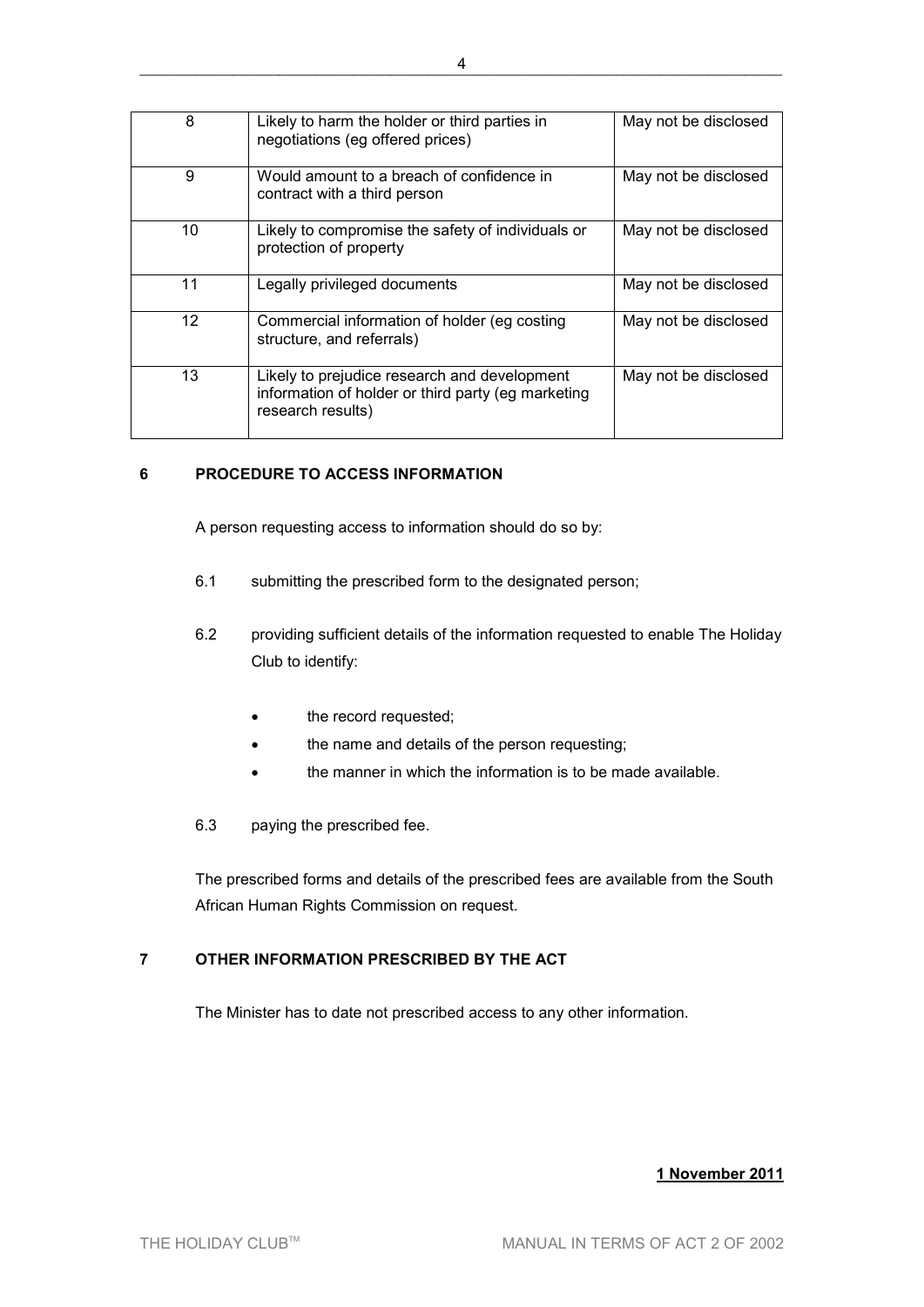# **TCT LEISURE (PTY) LIMITED (1982/003430/07)**

**("TCT LEISURE")** 

**MANUAL PREPARED IN ACCORDANCE WITH SECTION 51 OF THE PROMOTION OF** 

**("The Act")** 

**ACCESS TO INFORMATION ACT, ACT NO 2 OF 2000**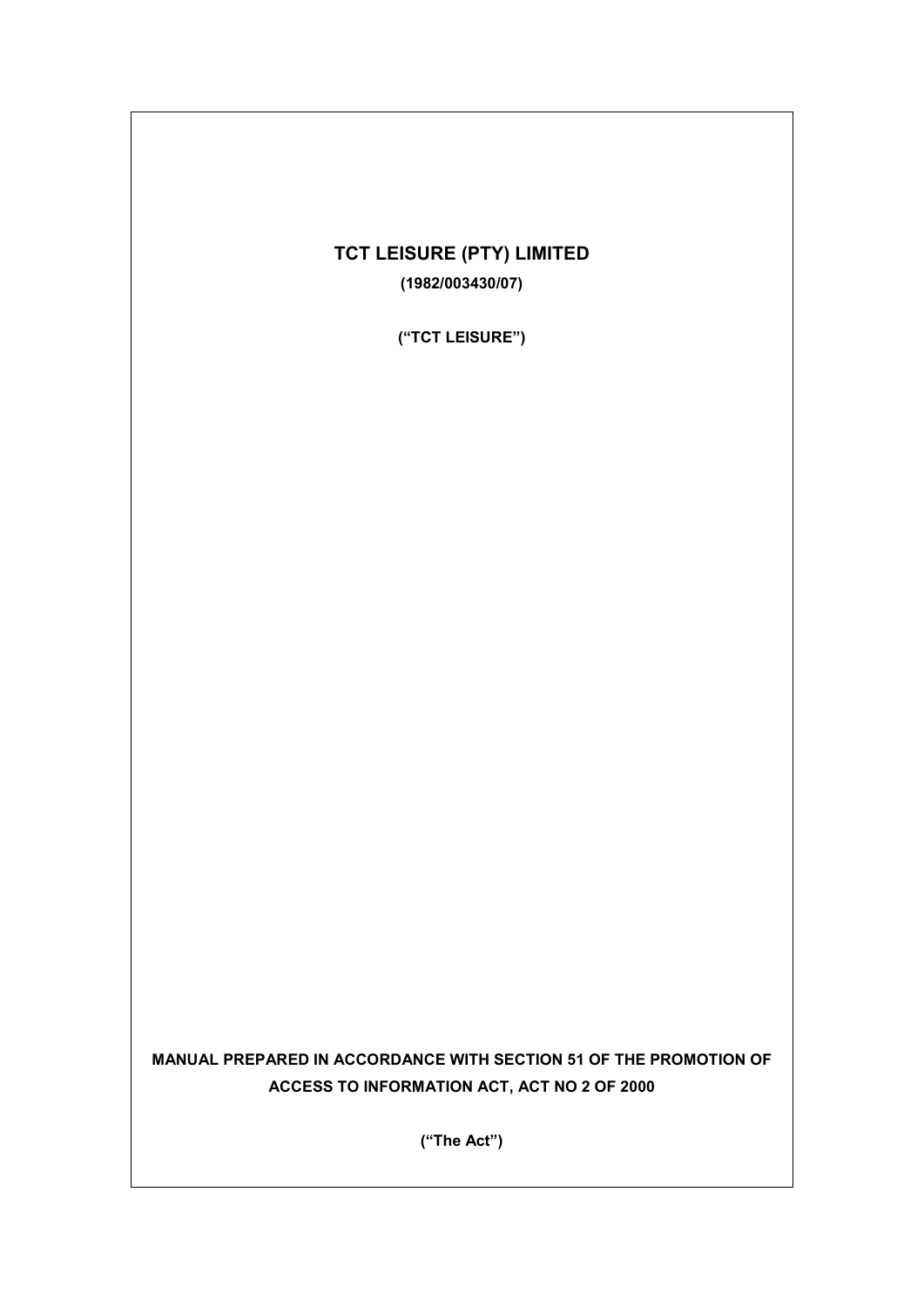### **1 INTRODUCTION**

This manual has been prepared to assist persons requesting information and provides procedures to be followed to gain access to information and documentation as provided for in the Act.

TCT Leisure carries on business as the developer and marketer of the property timesharing scheme known as The Holiday Club™.

## **2 CONTACT DETAILS**

| Name of body:      | TCT Leisure (Pty) Limited                  |
|--------------------|--------------------------------------------|
| Designated person: | Sandy Kathrayan-Moodley                    |
| Postal Address :   | Private Bag 702, Port Shepstone, 4240, KZN |
| Street Address:    | 3 Daly Street, Port Shepstone, KZN         |
| Telephone:         | $(039)$ 688 5085                           |
| Telefax :          | $(039)$ 688 5176                           |
| Email :            | sandyk@beekmangroup.com                    |
| Website :          | www.theholidayclub.com                     |

# **3 GUIDE IN TERMS OF SECTION 10 OF THE ACT**

In terms Section 10 of the Act, the South African Human Rights Commission shall prepare a guide containing such information as is required in terms of the Act. This guide will be available before the end of August 2003.

The South African Human Rights Commission may be contacted at :

| Postal Address : | Private Bag 2700, Houghton, 2700 |
|------------------|----------------------------------|
| Telephone :      | $(011)$ 484 8300                 |
| Telefax :        | $(011)$ 484 0582                 |
| Website :        | www.sahrc.org.za                 |

### **4 INFORMATION AVAILABLE IN ACCORDANCE WITH OTHER LEGISLATION**

TCT Leisure keeps information required by the following legislation. This list is not necessarily exhaustive.

- The Companies Act, Act No 61 of 1973
- Income Tax Act, Act No 58 of 1962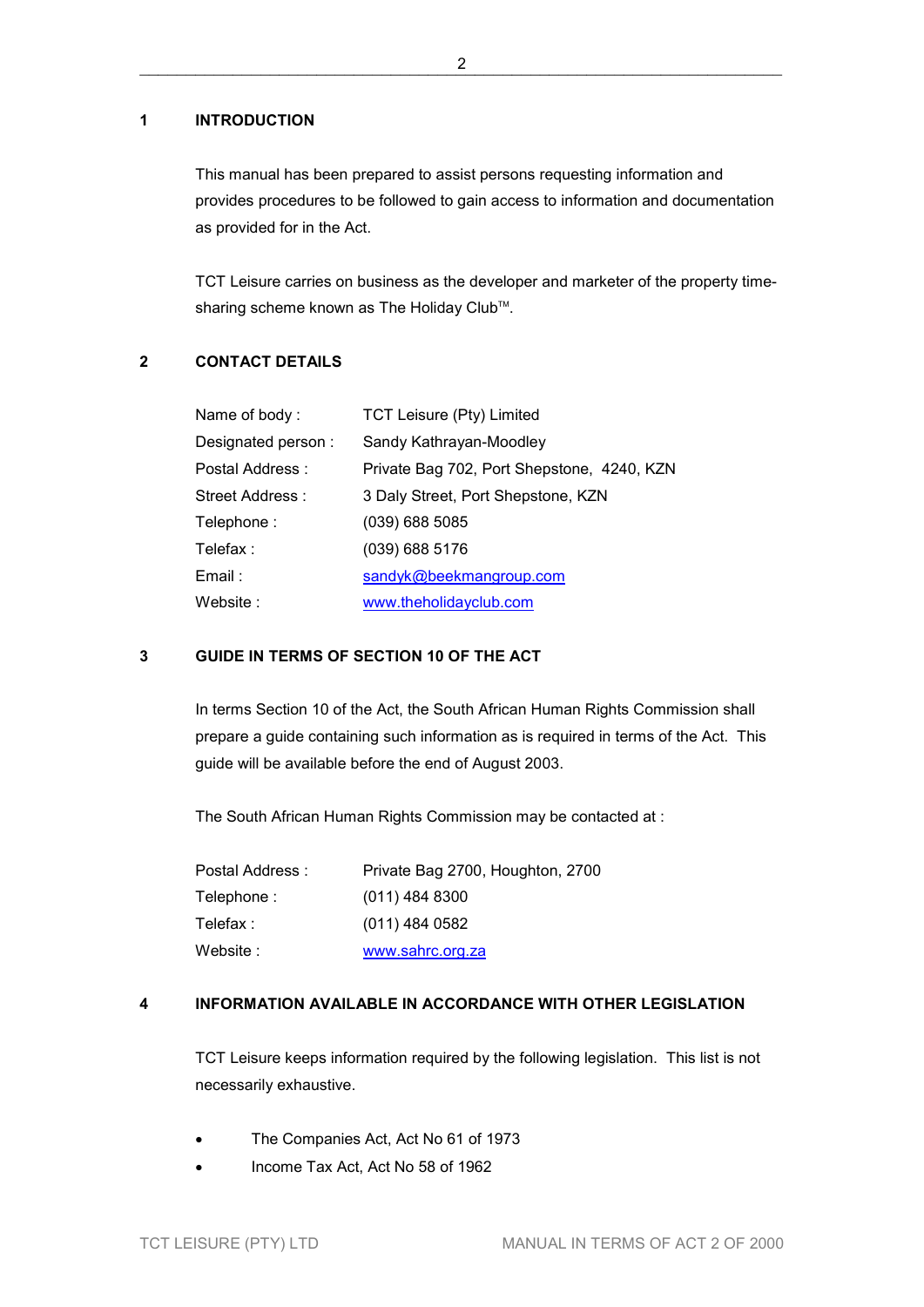- Value-Added Tax Act, No 89 of 1991
- Property Time-Sharing Control Act, No 75 of 1983
- Sectional Titles Act, No 95 of 1986
- Share Blocks Control Act, No 59 of 1980
- National Credit Act, No 34 of 2005

## **5 INFORMATION HELD BY TCT LEISURE IN TERMS OF THE ACT**

TCT Leisure holds the following categories of information and documentation:

- Promotional and marketing materials
- Training materials
- Marketing reports
- Sales reports
- Financial records
- Marketing agent information
- Marketing and commercial contracts
- National Credit Regulator statistical and registration documents

Information and documents relating to the above may be accessed in terms of the Act. Information and documentation is classified in Table 1 and may or may not disclosed accordingly.

#### **Table 1**

| <b>Classification</b> | Description of document / information                                                             | <b>Disclosure</b>    |
|-----------------------|---------------------------------------------------------------------------------------------------|----------------------|
| 1                     | Public access document (eg statutory documents)                                                   | May be disclosed     |
| $\overline{2}$        | Subject to copyright (eg brands and logos)                                                        | May be disclosed     |
| 3                     | Member access document (eg contract conditions<br>and rules)                                      | Limited disclosure   |
| 4                     | Personal information of person requesting (eg<br>accounts or staff information)                   | Limited disclosure   |
| 5                     | Sub judice, pending court proceedings                                                             | May not be disclosed |
| 6                     | Unreasonable disclosure of personal information<br>of individual or group (eg salary information) | May not be disclosed |
| $\overline{7}$        | Likely to harm the commercial interests of a third<br>person (eg systems and procedures)          | May not be disclosed |